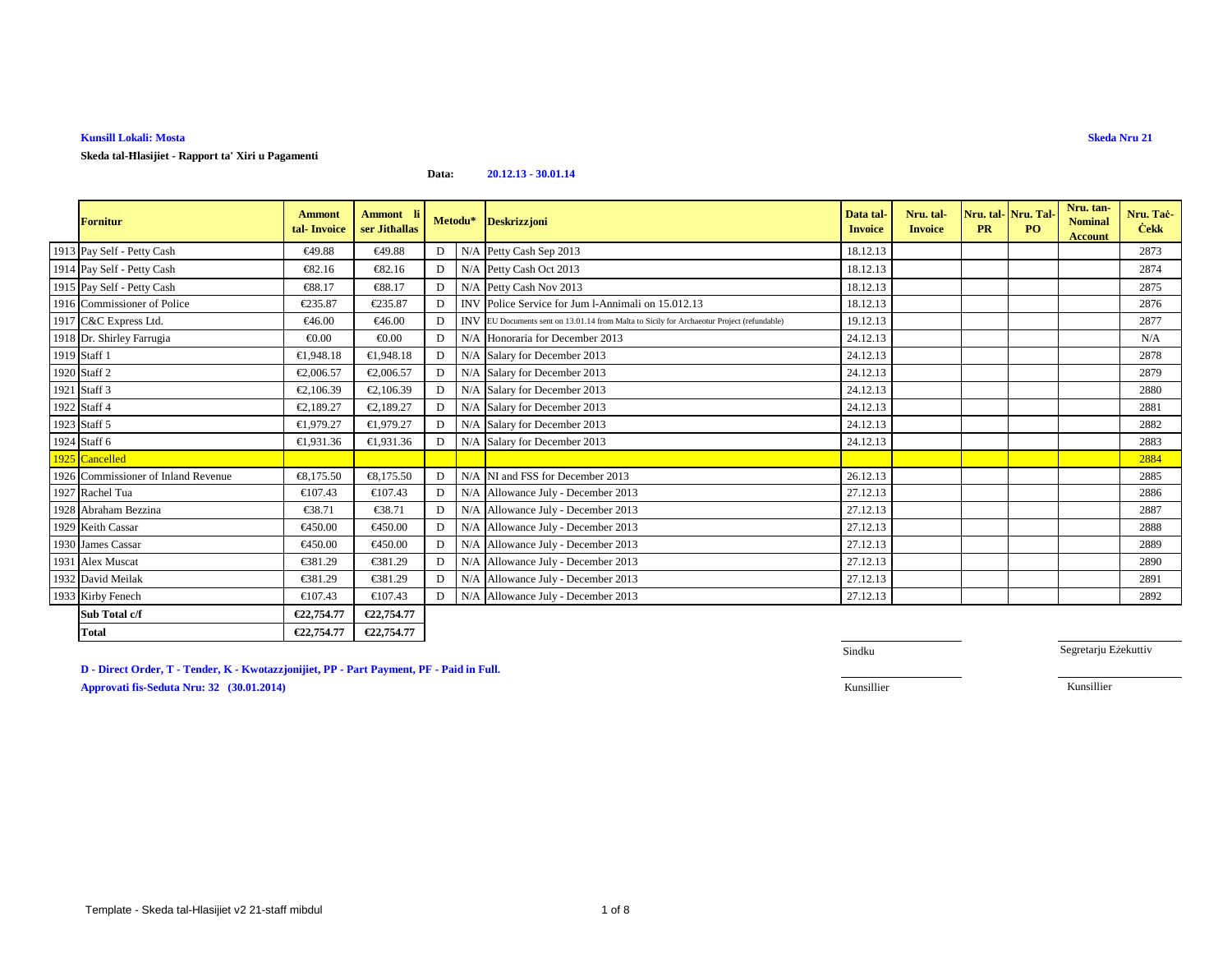**Total**

**Skeda tal-Ħlasijiet - Rapport ta' Xiri u Pagamenti**

#### **Data:20.12.13 - 30.01.14**

| Fornitur                                     | <b>Ammont</b> tal-<br><b>Invoice</b> | Ammont li<br>ser Jithallas |              | Metodu*    | <b>Deskrizzjoni</b>                                                                                                                           | Data tal-<br><b>Invoice</b> | Nru. tal-<br><b>Invoice</b> | <b>PR</b> | Nru. tal- Nru. Tal<br><b>PO</b> | Nru. tan-<br><b>Nominal</b><br><b>Account</b> | Nru. Tac-<br><b>Cekk</b> |
|----------------------------------------------|--------------------------------------|----------------------------|--------------|------------|-----------------------------------------------------------------------------------------------------------------------------------------------|-----------------------------|-----------------------------|-----------|---------------------------------|-----------------------------------------------|--------------------------|
| 1934 Marthese Mifsud                         | €450.00                              | €450.00                    | $\mathbf{D}$ |            | N/A Allowance July December 2013                                                                                                              | 27.12.13                    |                             |           |                                 |                                               | 2893                     |
| 1935 Mario Sammut                            | €480.00                              | €480.00                    | $\mathbf{D}$ |            | N/A Allowance July December 2013                                                                                                              | 27.12.13                    |                             |           |                                 |                                               | 2894                     |
| 1936 Joseph P. Demartino                     | €450.00                              | €450.00                    | $\mathbf{D}$ |            | N/A AllowanceJuly - December 2013                                                                                                             | 27.12.13                    |                             |           |                                 |                                               | 2895                     |
| 1937 Anton Zarb                              |                                      |                            | D            | <b>INV</b> | To substitute cancelled chq no.2617 which paymet was never received by supplier.<br>Chq no.2896 now issued amounting € 152.27 (refer to CM28) | 08.07.13                    | $105 - 13$                  |           | 437-13                          |                                               | 2896                     |
| 1938 ARMS Ltd.                               | €133.04                              | €133.04                    | D.           |            | INV Town Hall at Civic Centre 24.10.13 - 29.11.13                                                                                             | 23.12.13                    | 17892372                    |           |                                 |                                               | 2897                     |
| 1939 ARMS Ltd.                               | €107.41                              | €107.41                    | D            |            | INV 31, General BuildingContractor 23.10.13 - 29.11.13 - Garage                                                                               | 23.12.13                    | 17892366                    |           |                                 |                                               | 2898                     |
| 1940 The Guard & Warden Service House Ltd.   | €79.20                               | €7920                      | D            |            | INV Warden Service at Triq il-Kostituzzioni on 07.01.14 (dismantling of Xmas street lights)                                                   | 02.01.14                    |                             |           |                                 |                                               | 2899                     |
| 1941 M.C.B.A Centre                          | €150.00                              | €150.00                    | D.           |            | N/A Steel Shelvingo be used for Bird Show Activities                                                                                          | 06.01.14                    |                             |           |                                 |                                               | 2900                     |
| 1942 Philip Azzopardi                        | €2.336.93                            | €2.336.93                  |              |            | INV Service 6 Maintenance Hand / Office Messenger - December 2013                                                                             | 31.12.13                    | $Dec-13$                    |           |                                 | A15                                           | 2901                     |
| 1943 Philip Azzopardi                        | €650.00                              | €650.00                    | T            |            | INV Use of Van HCV 017 - December 2013                                                                                                        | 31.12.13                    | $Dec-13$                    |           |                                 | A15                                           | 2902                     |
| 1944 Martin Chetcuti (tal-Lira and Cauchi's) | €76.10                               | $€$ 6.10                   | D            |            | N/A Reimbursed Resources for 8.12.13 re: Artistic Dialogue Activity                                                                           | 07.12.13                    |                             |           |                                 |                                               | 2903                     |
| 1945 Pay Self - Petty Cash                   | €86.64                               | €86.64                     | D.           |            | N/A Petty CashDec 2013                                                                                                                        | 07.01.13                    |                             |           |                                 |                                               | 2904                     |
| 1946 Jeanette Grech                          | €10.00                               | €10.00                     | D            |            | N/A Reimbursement ReTyre repair                                                                                                               | 28.12.13                    |                             |           |                                 |                                               | 2905                     |
| 1947 Grand Excelsior Hotel                   | €660.00                              | €660.00                    | D            |            | N/A Local Council Staff Xmas Dinner on 10.01.14                                                                                               | 10.01.14                    |                             |           |                                 |                                               | 2906                     |
| 1948 GO p.l.c                                | €29.50                               | €29.50                     | D            |            | INV Renewal of subscription from 12.02.14 - 12.02.15                                                                                          | 13.01.14                    | 1003365                     |           |                                 |                                               | 2907                     |
| 1949 C&C Express Ltd.                        | €26.50                               | €26.50                     | D            |            | <b>INVIEU</b> Documents sent on 14.01.14 from Malta to Sicily for Archaeotur Project (refundable)                                             | 14.01.14                    |                             |           |                                 |                                               | 2908                     |
| 1950 GO p.l.c                                | €528.87                              | €528.87                    | D.           |            | INV Billing Summary - Rental January 2014 Consumption December 2013                                                                           | 10.01.14                    | 35980006                    |           |                                 |                                               | 2909                     |
| 1951 GO p.l.c                                | €56.61                               | €56.61                     | D.           |            | INV 99990002 - Rental January 2014 Conumption December 2013                                                                                   | 13.01.14                    | 40203542                    |           |                                 |                                               | 2910                     |
| 1952 GO p.l.c                                | €16.58                               | €16.58                     | D            |            | INV 79416841 - Rental January 2014 Consmption December 2013                                                                                   | 13.01.14                    | 36295735                    |           |                                 |                                               | 2911                     |
| 1953 Ms. Nadine Farrugia P.L                 | €1,071.69                            | €1,071.69                  | $\mathbf{D}$ |            | N/A Nov Case - Law Court Re: Green MT                                                                                                         | 27.01.14                    |                             |           |                                 |                                               | 2912                     |
| Sub Total c/f                                | €7,399.07                            | €7,399.07                  |              |            |                                                                                                                                               |                             |                             |           |                                 |                                               |                          |
| Sub Total b/f (page 1 of 8)                  | €22,754.77                           | €22,754.77                 |              |            |                                                                                                                                               |                             |                             |           |                                 |                                               |                          |

**4** 

Segretarju Eżekuttiv

**D - Direct Order, T - Tender, K - Kwotazzjonijiet, PP - Part Payment, PF - Paid in Full. Approvati fis-Seduta Nru: 24 (29.08.20 Approvati fis-Seduta Nru: 32 (30.01.2014) 13)**

**€30,153.84 €30,153.84**

€30,153.84

Kunsillier

Kunsillier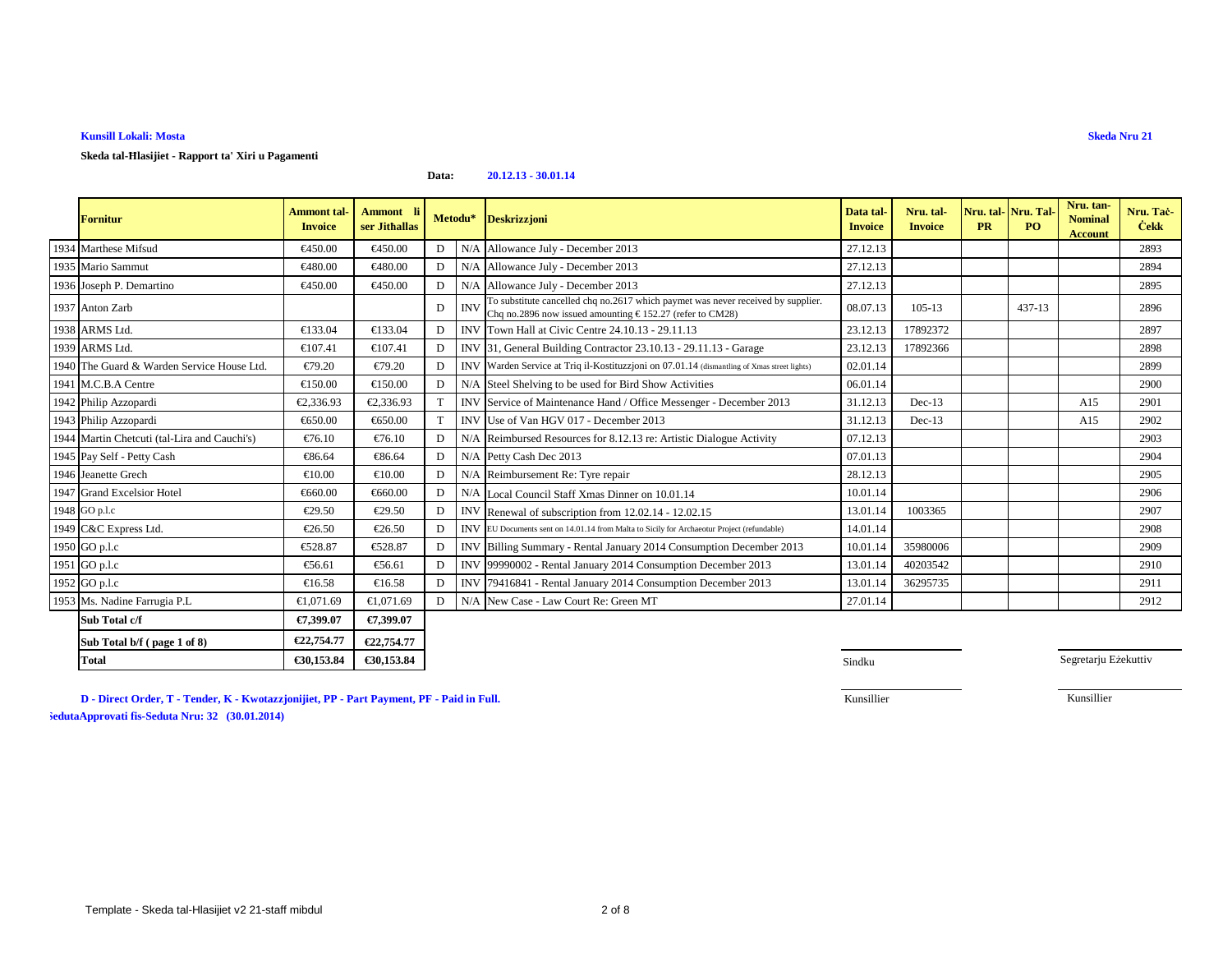**Skeda tal-Hlasijiet - Rapport ta' Xiri u Pagamenti**

#### **Data:20.12.13 - 30.01.14**

|          | <b>Fornitur</b>                | <b>Ammont</b> tal-<br><b>Invoice</b> | <b>Ammont</b><br>ser Jithallas | Metodu*         |            | <b>Deskrizzjoni</b>                                                                       | Data tal-<br><b>Invoice</b> | Nru. tal-<br><b>Invoice</b> | Nru. tal-Nru. Tal<br><b>PR</b> | <b>PO</b>  | Nru. tan-<br><b>Nominal</b><br><b>Account</b> | Nru. Tac-<br><b>Cekk</b> |
|----------|--------------------------------|--------------------------------------|--------------------------------|-----------------|------------|-------------------------------------------------------------------------------------------|-----------------------------|-----------------------------|--------------------------------|------------|-----------------------------------------------|--------------------------|
|          | 1954 C&C Express Ltd.          | €32.00                               | €32.00                         | D               |            | INVEU Documents sent on 14.01.14 from Malta to Sicily for Archaeotur Project (refundable) | 14.01.14                    |                             |                                |            |                                               | 2913                     |
|          | 1955 GO p.l.c                  | €27.73                               | €27.73                         | D               |            | <b>INV</b> Mosta Youth Empowerment                                                        | 15.01.14                    | 36320608                    |                                |            |                                               | 2914                     |
|          |                                |                                      |                                |                 |            |                                                                                           |                             |                             |                                |            |                                               |                          |
|          | 1956 Andrew Vassallo Ltd.      | €59.19                               | €59.19                         | D               | <b>INV</b> | Manhole cour festa diam. 200                                                              | 22.10.13                    | 2459-13RA                   |                                | $473 - 13$ |                                               | 2915                     |
|          | 1957 Calleja Ltd.              | €352.72                              |                                | D               | <b>INV</b> | Various electrical cables / fittings for Gnien Grognet de Vasse                           | 27.11.13                    | 70007992                    |                                | 603-13     |                                               | 2916                     |
|          | 1958 Calleja Ltd.              | €530.40                              |                                | D               |            | INV Various electrical cables / fittings for Wied Speranza                                | 19.11.13                    | 70007663                    |                                | 583-13     |                                               | 2916                     |
|          | 1959 Calleja Ltd.              | €337.83                              | €1,220.95                      | D               | <b>INV</b> | Large metal haile floodlights (day light) for Gnien Grognet de Vasse                      | 13.10.13                    | 70007437                    |                                | 582-13     |                                               | 2916                     |
|          | 1960 Dormax Press              | €102.90                              |                                | D               |            | INV A3 posters printed in full colour                                                     | 26.11.13                    | C38210                      |                                | 593-13     |                                               | 2917                     |
|          | 1961 Dormax Press              | €102.90                              | €205.80                        | D               |            | INV A3 posters printd in full colour                                                      | 26.11.13                    | C38209                      |                                | $600 - 13$ |                                               | 2917                     |
| 1962 DTR |                                | €148.68                              |                                | T               |            | INV General Consultancy in Triq il-Kbira                                                  | 10.12.13                    | 20 12 13 107                |                                |            |                                               | 2918                     |
| 1963 DTR |                                | €264.32                              | €413.00                        | T               | <b>INV</b> | Installation of parkour equipment                                                         | 10.12.13                    | 20 12 13 10 6               |                                |            |                                               | 2918                     |
|          | 1964 Edward Vella              | €100.00                              | €100.00                        | D               |            | INV Mosta Scouts Grop Participation in Qalbiena Mostin Activity                           | 08.01.14                    |                             |                                |            |                                               | 2919                     |
|          | 1965 Ell's Urban Services Ltd. | €231.20                              |                                |                 | <b>INV</b> | Patching in Triq tac-Cimiterju                                                            | 29.10.13                    | M14-02                      |                                |            | 2310/002                                      | 2920                     |
|          | 1966 Ell's Urban Services Ltd. | €64.30                               |                                |                 |            | <b>INV</b> Patching in Triq Valletta                                                      | 29.10.13                    | M14-03                      |                                |            | 2310/002                                      | 2920                     |
|          | 1967 Ell's Urban Services Ltd. | €144.70                              |                                | $\mathbf{T}$    |            | INV Patching inTriq il-Mithna                                                             | 29.10.13                    | M14-04                      |                                |            | 2310/002                                      | 2920                     |
|          | 1968 Ell's Urban Services Ltd. | €299.50                              |                                | $^{\mathrm{T}}$ |            | INV Patching in Triq il-Buffula Hamra                                                     | 29.10.13                    | M14-05                      |                                |            | 2310/002                                      | 2920                     |
|          | 1969 Ell's Urban Services Ltd. | $\epsilon$ 50.30                     |                                | Т               |            | INV Patching in Triq ic-Ciklisti                                                          | 29.10.13                    | M14-07                      |                                |            | 2310/002                                      | 2920                     |
|          | 1970 Ell's Urban Services Ltd. | €19.20                               |                                |                 |            | INV Patching in Triq Nikol Muscat                                                         | 29.10.13                    | M14-08                      |                                |            | 2310/002                                      | 2920                     |
|          | 1971 Ell's Urban Services Ltd. | €15.40                               |                                | $^{\mathrm{T}}$ |            | INV Patching in Triq il-Wied                                                              | 29.10.13                    | M14-09                      |                                |            | 2310/002                                      | 2920                     |
|          | 1972 Ell's Urban Services Ltd. | €33.00                               | €857.60                        | T               | <b>INV</b> | Patcing in Triq l-Ghonnella                                                               | 29.10.13                    | M14-10                      |                                |            | 2310/002                                      | 2920                     |
|          | 1973 ELC Ltd.                  | €3,380.83                            | €3,380.83                      | T               | <b>INV</b> | Cleaning and Mainenance of parks and gardens October 2013                                 | 31.10.13                    | 10105                       |                                |            |                                               | 2921                     |
|          | Sub Total c/f                  | €6,297.10                            | €6,297.10                      |                 |            |                                                                                           |                             |                             |                                |            |                                               |                          |
|          | Sub Total b/f (page 2 of 8)    | €30,153.84                           | €30,153.84                     |                 |            |                                                                                           |                             |                             |                                |            |                                               |                          |
|          | <b>Total</b>                   | € 36,450.94                          | € 36,450.94                    |                 |            |                                                                                           |                             |                             |                                |            |                                               |                          |

**D - Direct Order, T - Tender, K - Kwotazzjonijiet, PP - Part Payment, PF - Paid in Full.Approvati fis-Seduta Nru: 32 (30.01.2014)**

Kunsillier

Kunsillier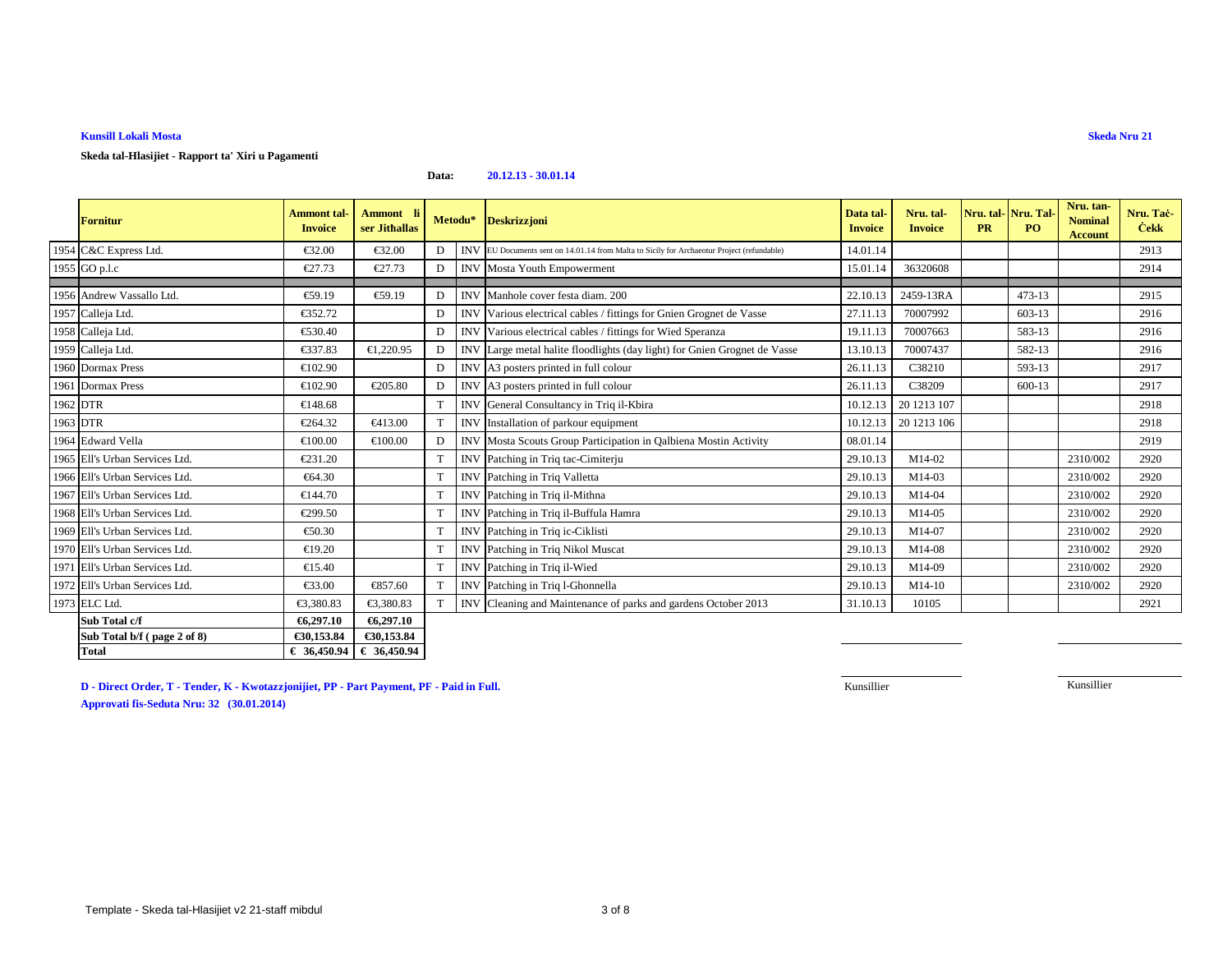## **Skeda tal-Hlasijiet - Rapport ta' Xiri u Pagamenti**

#### **Data:20.12.13 - 30.01.14**

| Fornitur                                  | <b>Ammont</b> tal-<br><b>Invoice</b> | Ammont li<br>ser Jithallas |   | Metodu*    | Deskrizzjoni                                                                     | Data tal-<br><b>Invoice</b> | Nru. tal-<br><b>Invoice</b> | Nru. tal-Nru. Tal-<br><b>PR</b> | PO.    | Nru. tan-<br><b>Nominal</b><br><b>Account</b> | Nru. Taċ-<br><b>Cekk</b> |
|-------------------------------------------|--------------------------------------|----------------------------|---|------------|----------------------------------------------------------------------------------|-----------------------------|-----------------------------|---------------------------------|--------|-----------------------------------------------|--------------------------|
| 1974 Frank Zammit                         | €177.00                              | €177.00                    | D |            | INV Hosting evening atertainment for Jum il-Mosta 2013                           | 15.10.13                    | 252                         |                                 | 572-13 |                                               | 2922                     |
| 1975 Frankie Mifsud                       | €875.00                              | €875.00                    | T |            | INV Maintenance & Ceaning for the Public October 2013                            | 31.10.13                    | 17                          |                                 |        |                                               | 2923                     |
| 1976 Government Property Department       | €4,140.00                            |                            | D |            | INV Rentof tat-Targa Battrey 20.11.12 - 19.11.13                                 | 06.12.13                    | 1242306                     |                                 |        |                                               | 2924                     |
| 1977 Government Property Department       | €4,140.00                            | €8,280.0                   | D |            | INV Rent of tat-Targa Battrey 20.11.13 - 19.11.14                                | 06.12.13                    | 1242307                     |                                 |        |                                               | 2924                     |
| 1978 Housing Authority                    | €1,677.50                            | €1,677.50                  | D |            | INV Rent of hops 1-5 Binja tal-Isperanza taz-Zokrija 21.01.14 - 20.07.14         | 16.12.13                    | R18014                      |                                 |        |                                               | 2925                     |
| 1979 Galea Curmi Engineering Consultants  | €408.81                              | €40881                     |   |            | INV Contract Manager Fee October 2013                                            | 01.11.13                    | 2602                        |                                 |        |                                               | 2926                     |
| 1980 Gauci Borda & Co. Ltd.               | €277.00                              | €277.00                    | D |            | INV Mosta bcal Council, Maltese National and EU Flag                             | 21.10.13                    | 51026                       |                                 | 546-13 |                                               | 2927                     |
| 1981 Information Technology Services Ltd. | €177.00                              | €17700                     | D |            | INV Annual Renewal Dec 13 - Nov 14                                               | 16.10.13                    | 130776                      |                                 |        |                                               | 2928                     |
| 1982 JADE                                 | €141.60                              | €141.60                    | D |            | INV Chair re-upholstery                                                          | 09.11.13                    |                             |                                 | 584-13 |                                               | 2929                     |
| 1983 Jacap Ltd.                           | €793.67                              | €793.67                    | D |            | INV CNC Laser Cutting &Graving Plaque Gnien Grognet de Vasse                     | 06.12.13                    | 62848                       |                                 | 606-13 |                                               | 2930                     |
| 1984 JGC Ltd.                             | €4,222.76                            | €4,222.76                  |   |            | INV KLM 12-12 - Upgrading of Playing Field at Blata l-Gholja (remaining payment) | 28.08.13                    | 213-13                      |                                 |        |                                               | 2931                     |
| 1985 Jimmy Muscat                         | €992.50                              | €992.50                    |   |            | INV Bulky Refuse Serice September 2013                                           | $Sep-13$                    | 001                         |                                 |        |                                               | 2932                     |
| 1986 Dr. Joe Mifsud                       | €590.00                              | €590.00                    | T |            | INV Legal Fees Septmber 2013                                                     | $Sep-13$                    |                             |                                 |        |                                               | 2933                     |
| 1987 Koperattiva Tabelli u Sinjali        | €979.12                              | €979.12                    | T |            | INV Various Paint as per our w/o 20/2013                                         | 10.09.13                    | 18493                       |                                 |        |                                               | 2934                     |
| 1988 The Lighthouse Keepers               | €31.87                               | €31.87                     | T |            | <b>INV</b> Street Lighting Maintenance                                           | 12.06.13                    | 1883                        |                                 |        |                                               | 2935                     |
| 1989 The Lighthouse Keepers               | €265.94                              | €265.94                    |   |            | <b>INV</b> StreeLighting Maintenance                                             | 02.07.13                    | 1885                        |                                 |        |                                               | 2935                     |
| 1990 The Lighthouse Keepers               | €214.35                              | €214.35                    |   |            | <b>INV</b> StreeLighting Maintenance                                             | 02.07.13                    | 1886                        |                                 |        |                                               | 2935                     |
| 1991 The Lighthouse Keepers               | €214.35                              | €214.35                    |   |            | INV StreeLighting Maintenance                                                    | 02.07.13                    | 1887                        |                                 |        |                                               | 2935                     |
| 1992 The Lighthouse Keepers               | €16.72                               | €16.72                     |   | <b>INV</b> | Street Lighting Maintenance                                                      | 12.06.13                    | 1888                        |                                 |        |                                               | 2935                     |
| 1993 The Lighthouse Keepers               | €33.75                               | €33.75                     | T |            | <b>INV</b> Street Lighting Maintenance                                           | 12.06.13                    | 1889                        |                                 |        |                                               | 2935                     |
| Sub total c/f                             | €20,368.94                           | €20,368.94                 |   |            |                                                                                  |                             |                             |                                 |        |                                               |                          |
| Sub total b/f (page 3 of 8)               | €30,153.84                           | €30,153.84                 |   |            |                                                                                  |                             |                             |                                 |        |                                               |                          |
| <b>Total</b>                              | 50,522.78                            | 50,522.78                  |   |            |                                                                                  |                             |                             |                                 |        |                                               |                          |

**D - Direct Order, T - Tender, K - Kwotazzjonijiet, PP - Part Payment, PF - Paid in Full.Approvati fis-Seduta Nru: 32 (30.01.2014)**

Kunsillier

Kunsillier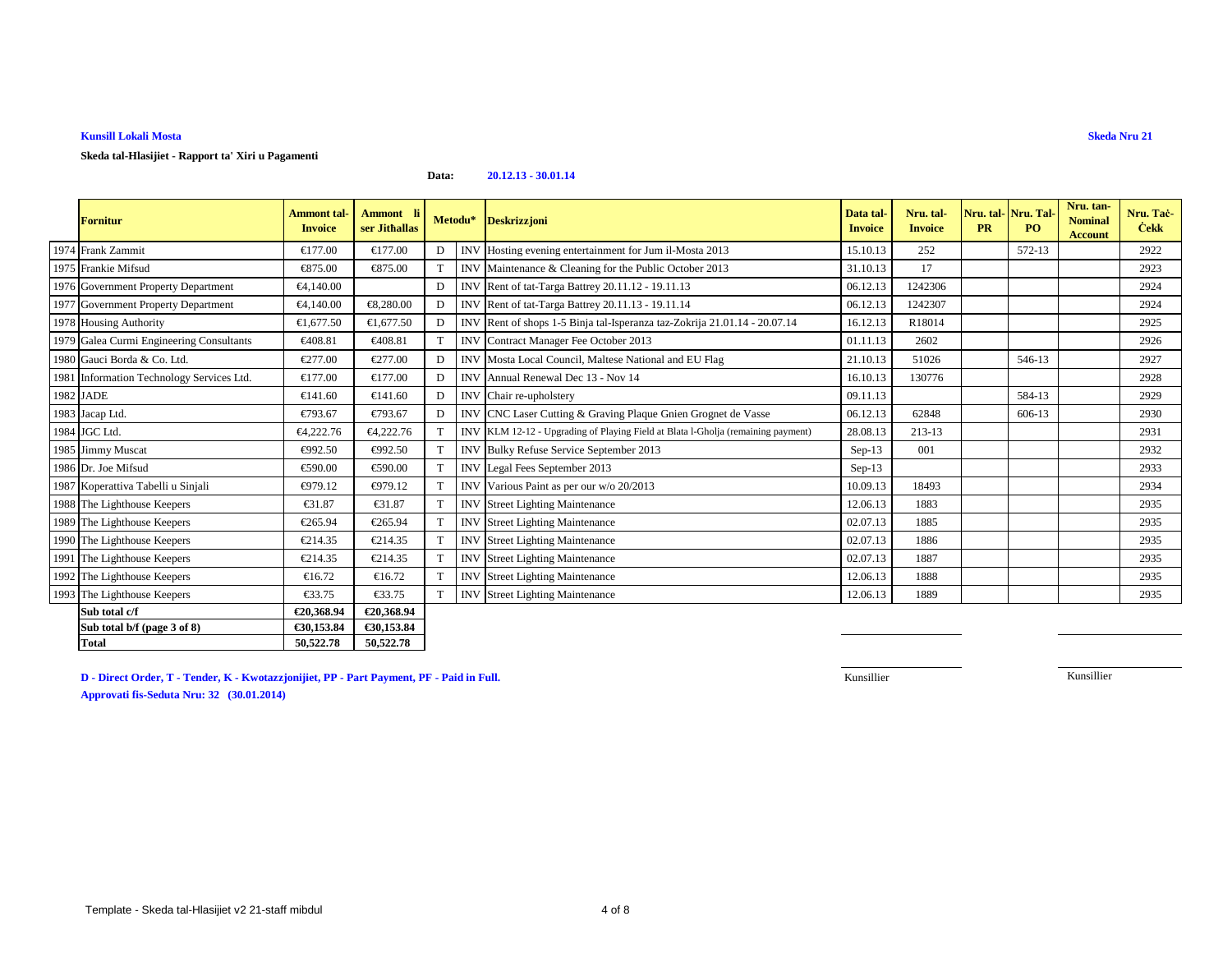**Skeda tal-Hlasijiet - Rapport ta' Xiri u Pagamenti**

**Data:20.12.13 - 30.01.14**

| <b>Fornitur</b>             | <b>Ammont</b> tal-<br><b>Invoice</b> | Ammont li<br>ser Jithallas |              | Metodu* | <b>Deskrizzjoni</b>                    | Data tal-<br><b>Invoice</b> | Nru. tal-<br><b>Invoice</b> | Nru. tal- <mark>Nru. Tal</mark><br>PR | <b>PO</b> | Nru. tan-<br><b>Nominal</b><br><b>Account</b> | Nru. Tac-<br><b>Cekk</b> |
|-----------------------------|--------------------------------------|----------------------------|--------------|---------|----------------------------------------|-----------------------------|-----------------------------|---------------------------------------|-----------|-----------------------------------------------|--------------------------|
| 1994 The Lighthouse Keepers | €30.42                               | €30.42                     | T            |         | INV Street Lighting Maintenance        | 12.06.13                    | 1890                        |                                       |           |                                               | 2935                     |
| 1995 The Lighthouse Keepers | €5.58                                | €5.58                      | T            |         | <b>INV</b> Street Lighing Maintenance  | 12.06.13                    | 1891                        |                                       |           |                                               | 2935                     |
| 1996 The Lighthouse Keepers | €29.59                               | €29.59                     | T            |         | INV Street Lighting Maintenance        | 12.06.13                    | 1892                        |                                       |           |                                               | 2935                     |
| 1997 The Lighthouse Keepers | €27.22                               | €27.22                     | T            |         | INV Street Lighting Maintenance        | 12.06.13                    | 1893                        |                                       |           |                                               | 2935                     |
| 1998 The Lighthouse Keepers | €75.18                               | €75.18                     | T            |         | INV Street Lighting Maintenance        | 12.06.13                    | 1894                        |                                       |           |                                               | 2935                     |
| 1999 The Lighthouse Keepers | €31.87                               | €31.87                     | T            |         | <b>INV</b> Street Lighting Maintenance | 12.06.13                    | 1895                        |                                       |           |                                               | 2935                     |
| 2000 The Lighthouse Keepers | €31.98                               | €31.98                     | <sup>T</sup> |         | <b>INV</b> Street Lighting Maintenance | 12.06.13                    | 1896                        |                                       |           |                                               | 2935                     |
| 2001 The Lighthouse Keepers | €31.34                               | €31.34                     | T            |         | INV Street Lighting Maintenance        | 12.06.13                    | 1897                        |                                       |           |                                               | 2935                     |
| 2002 The Lighthouse Keepers | €6.28                                | €6.28                      | T            |         | <b>INV</b> Street Lighing Maintenance  | 12.06.13                    | 1899                        |                                       |           |                                               | 2935                     |
| 2003 The Lighthouse Keepers | €27.86                               | €27.86                     | T            |         | INV Street Lighting Maintenance        | 02.07.13                    | 1900                        |                                       |           |                                               | 2935                     |
| 2004 The Lighthouse Keepers | €5.58                                | €5.58                      | T            |         | <b>INV</b> Street Lighing Maintenance  | 02.07.13                    | 1901                        |                                       |           |                                               | 2935                     |
| 2005 The Lighthouse Keepers | €27.86                               | €27.86                     | T            |         | INV Street Lighting Maintenance        | 02.07.13                    | 1902                        |                                       |           |                                               | 2935                     |
| 2006 The Lighthouse Keepers | €104.45                              | €104.45                    |              |         | <b>INV</b> StreeLighting Maintenance   | 02.07.13                    | 1903                        |                                       |           |                                               | 2935                     |
| 2007 The Lighthouse Keepers | €32.23                               | €32.23                     | T            |         | INV Street Lighting Maintenance        | 02.07.13                    | 1904                        |                                       |           |                                               | 2935                     |
| 2008 The Lighthouse Keepers | €5.58                                | €5.58                      | T            |         | INV Street Lighing Maintenance         | 03.07.13                    | 1905                        |                                       |           |                                               | 2935                     |
| 2009 The Lighthouse Keepers | €27.86                               | €27.86                     | T            |         | INV Street Lighting Maintenance        | 02.07.13                    | 1906                        |                                       |           |                                               | 2935                     |
| 2010 The Lighthouse Keepers | €95.76                               | €95.76                     | T            |         | <b>INV</b> Street Lighting Maintenance | 02.07.13                    | 1907                        |                                       |           |                                               | 2935                     |
| 2011 The Lighthouse Keepers | €25.62                               | €25.62                     | T            |         | <b>INV</b> Street Lighting Maintenance | 02.07.13                    | 1908                        |                                       |           |                                               | 2935                     |
| 2012 The Lighthouse Keepers | €27.86                               | €27.86                     | T            |         | INV Street Lighting Maintenance        | 02.07.13                    | 1909                        |                                       |           |                                               | 2935                     |
| 2013 The Lighthouse Keepers | €30.00                               | €30.00                     | T            |         | <b>INV</b> Street Lighting Maintenance | 02.07.13                    | 1910                        |                                       |           |                                               | 2935                     |
| 2014 The Lighthouse Keepers | €5.92                                | €5.92                      | T            |         | INV Street Lighing Maintenance         | 02.07.13                    | 1911                        |                                       |           |                                               | 2935                     |
| Sub total c/f               | €686.04                              | €686.04                    |              |         |                                        |                             |                             |                                       |           |                                               |                          |
| Sub total b/f (page 4 of 8) | €50,522.78                           | €50,522.78                 |              |         |                                        |                             |                             |                                       |           |                                               |                          |
| <b>Total</b>                | 51,208.82                            | 51,208.82                  |              |         |                                        |                             |                             |                                       |           |                                               |                          |

**D - Direct Order, T - Tender, K - Kwotazzjonijiet, PP - Part Payment, PF - Paid in Full.Approvati fis-Seduta Nru: 32 (30.01.2014)**

Kunsillier

Kunsillier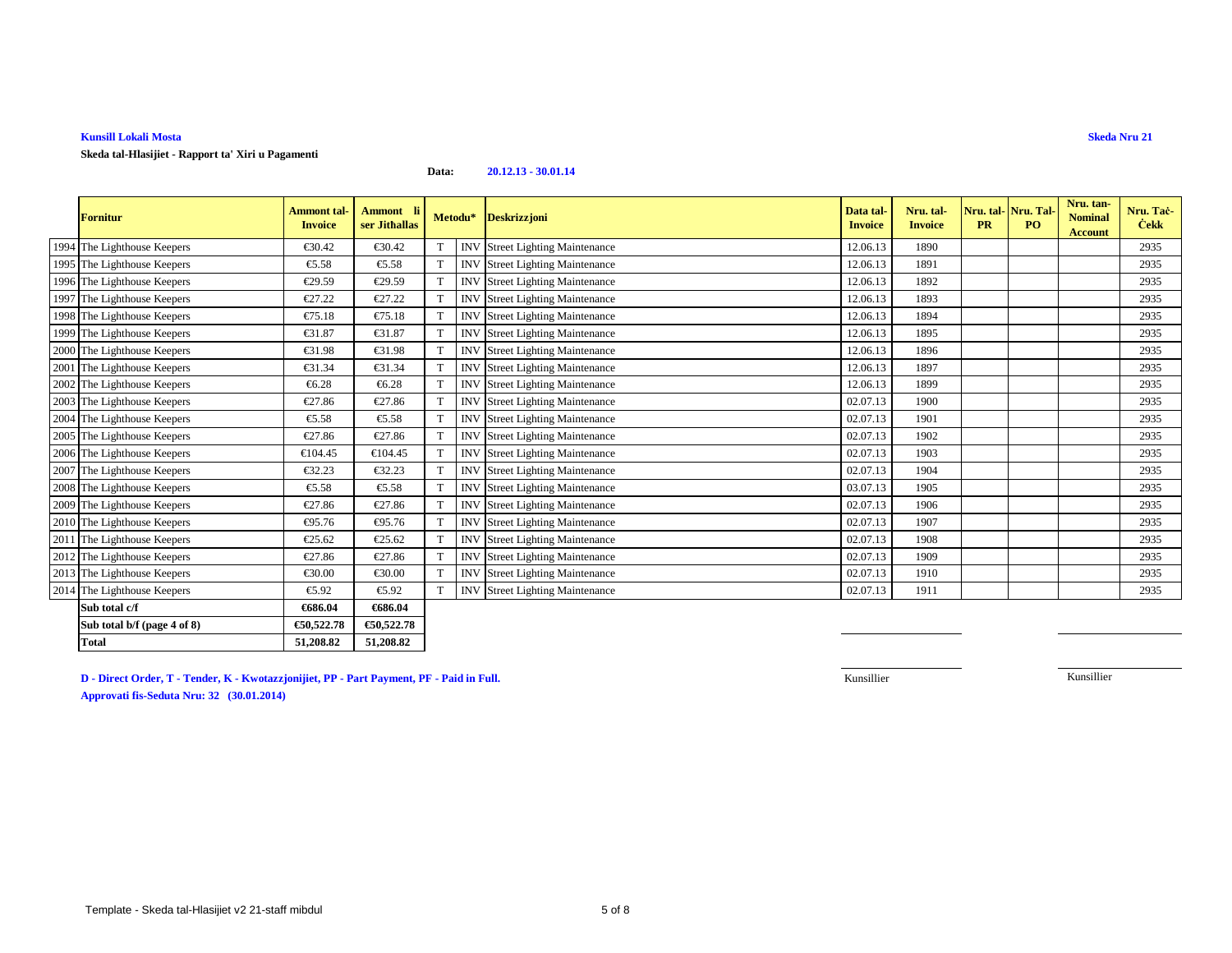## **Skeda tal-Hlasijiet - Rapport ta' Xiri u Pagamenti**

#### **Data:20.12.13 - 30.01.14**

| <b>Fornitur</b>                   | <b>Ammont</b> tal-<br><b>Invoice</b> | Ammont li<br>ser Jithallas |   | Metodu*    | <b>Deskrizzjoni</b>                                         | Data tal-<br><b>Invoice</b> | Nru. tal-<br><b>Invoice</b> | <b>PR</b> | Nru. tal- Nru. Tal-<br>PQ | Nru. tan-<br><b>Nominal</b><br>Account | Nru. Tac-<br><b>Cekk</b> |
|-----------------------------------|--------------------------------------|----------------------------|---|------------|-------------------------------------------------------------|-----------------------------|-----------------------------|-----------|---------------------------|----------------------------------------|--------------------------|
| 2015 The Lighthouse Keepers       | €5.92                                | €5.92                      |   | <b>INV</b> | <b>Street Lighing Maintenance</b>                           | 02.07.13                    | 1912                        |           |                           |                                        | 2935                     |
| 2016 The Lighthouse Keepers       | €29.59                               | €29.59                     |   | <b>INV</b> | <b>Street Lighting Maintenance</b>                          | 02.07.13                    | 1913                        |           |                           |                                        | 2935                     |
| 2017 The Lighthouse Keepers       | €18.81                               | €18.81                     | T | <b>INV</b> | <b>Street Lighting Maintenance</b>                          | 03.07.13                    | 1914                        |           |                           |                                        | 2935                     |
| 2018 Mark Farrugia obo KazinSka   | €400.00                              | €400.00                    | D | <b>INV</b> | Entrtainment for Jum il-Mosta 2013                          | 30.10.13                    |                             |           | 503-13                    |                                        | 2936                     |
| 2019 MITA                         | €833.69                              | €833.69                    | D | <b>INV</b> | Maintenance & Support of Wide Are Connectivity Jul-Dec 2013 | 15.11.13                    | 29069                       |           |                           |                                        | 2937                     |
| 2020 Melita Unipol Ins. Brokers   | €597.95                              |                            |   |            | INV Traders Combined 01.12.13 - 28.02.14                    | 29.11.13                    | 79970                       |           |                           |                                        | 2938                     |
| 2021 Melita Unipol Ins. Brokers   | €141.53                              |                            |   | <b>INV</b> | Personal Accident                                           | 29.11.13                    | 79971                       |           |                           |                                        | 2938                     |
| 2022 Melita Unipol Ins. Brokers   | €21.85                               |                            |   | <b>INV</b> | Electronic Equipment                                        | 29.11.13                    | 79972                       |           |                           |                                        | 2938                     |
| 2023 Melita Unipol Ins. Brokers   | €46.52                               | €807.85                    |   | <b>INV</b> | Publc Liability                                             | 29.11.13                    | 79973                       |           |                           |                                        | 2938                     |
| 2024 Mark Camilleri               | €336.30                              | €336.30                    | D | <b>INV</b> | Supply & Installation and repair light fittings             | 28.08.13                    | 565                         |           | 573-13                    |                                        | 2939                     |
| 2025 Maurice Galea                | €1,734.60                            | €1,734.60                  | D | <b>INV</b> | Preperation for tender evaluation report KLM 04/2013        | 04.10.13                    |                             |           |                           |                                        | 2940                     |
| 2026 Northern Cleaning Group Ltd. | €13,182.48                           |                            |   |            | INV Collection of Waste Aug 2013                            | 31.08.13                    | 8/13                        |           |                           |                                        | 2941                     |
| 2027 Northern Cleaning Group Ltd. | €12,980.45                           | €26,162.9                  |   | <b>INV</b> | Collection of Waste Sep 2013                                | 30.09.13                    | 9/13                        |           |                           |                                        | 2941                     |
| 2028 Quicksell                    | €15.84                               | €15.84                     | D | <b>INV</b> | Glasses for Local Council                                   | 11.12.13                    | 1827                        |           | 626-13                    |                                        | 2942                     |
| 2029 R&G Hardware Stores          | €228.68                              | €228.68                    | D | <b>INV</b> | Various Mintenance                                          | 13.09.13                    | 30485                       |           | 543-13                    |                                        | 2943                     |
| Sub total c/f                     | €30,574.21                           | €30,574.21                 |   |            |                                                             |                             |                             |           |                           |                                        |                          |
| Sub total b/f (page 5 of 8)       | €51,208.82                           | €51,208.82                 |   |            |                                                             |                             |                             |           |                           |                                        |                          |
| <b>Total</b>                      | € 81,783.03                          | 81,783.03                  |   |            |                                                             |                             |                             |           |                           |                                        |                          |

**D - Direct Order, T - Tender, K - Kwotazzjonijiet, PP - Part Payment, PF - Paid in Full.**

Kunsillier

Kunsillier

**Approvati fis-Seduta Nru: 32 (30.01.2014)**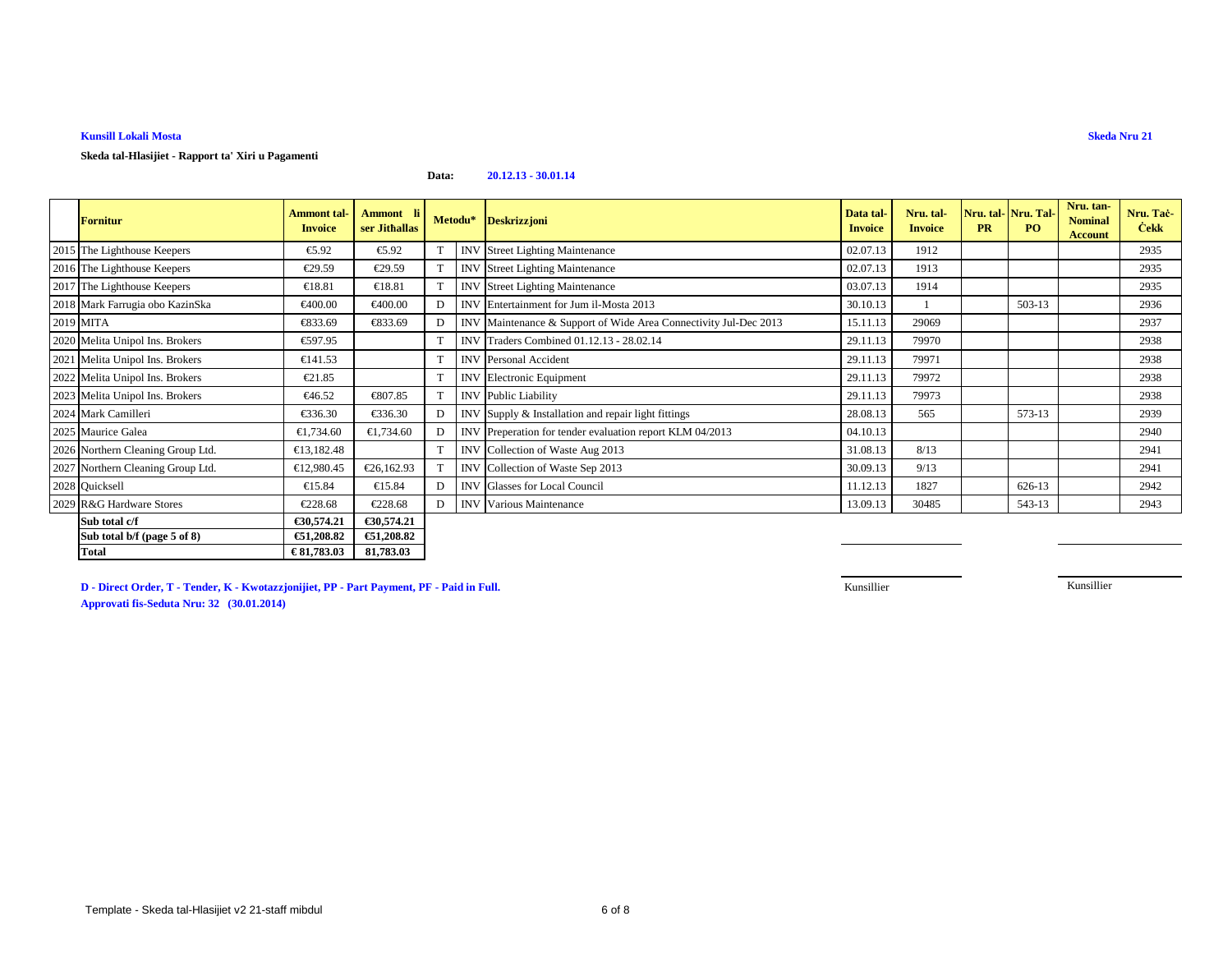# **Skeda tal-Hlasijiet - Rapport ta' Xiri u Pagamenti**

#### **Data:20.12.13 - 30.01.14**

| <b>Fornitur</b>                    | Ammont tal-<br><b>Invoice</b> | <b>Ammont</b> li<br>ser Jithallas |   | Metodu*    | <b>Deskrizzjoni</b>                                                  | Data tal-<br><b>Invoice</b> | Nru. tal-<br><b>Invoice</b> | <b>PR</b> | Nru. tal- Nru. Tal-<br><b>PO</b> | Nru. tan-<br><b>Nominal</b><br><b>Account</b> | Nru. Tac-<br><b>Cekk</b> |
|------------------------------------|-------------------------------|-----------------------------------|---|------------|----------------------------------------------------------------------|-----------------------------|-----------------------------|-----------|----------------------------------|-----------------------------------------------|--------------------------|
| 2030 R&G Hardware Stores           | $\epsilon$ 30.25              | €30.25                            | D | <b>INV</b> | Various Maitenance                                                   | 25.09.13                    | 30479                       |           | 576-13                           |                                               | 2943                     |
| 2031 Ronald Bezzina                | €1,325.25                     |                                   |   |            | INV Bulky Refuse ServiceJune 2013                                    | 07.10.13                    | 49                          |           |                                  |                                               | 2944                     |
| 2032 Ronald Bezzina                | €1,307.58                     | €2,632.83                         | T |            | INV Bulky Refus Service Aug 2013                                     | 07.10.13                    | 50                          |           |                                  |                                               | 2944                     |
| 2033 Ronnie Calleja                | €175.00                       | €175.00                           | D | <b>INV</b> | Ghana in LejlaAgrarja 2013                                           | 11.12.13                    |                             |           |                                  |                                               | 2945                     |
| 2034 Ryan Seguna obo Ryan's        | €354.00                       | €354.00                           | D | <b>INV</b> | Cleaning of pipes with pressure bowser                               | 16.10.13                    | 419                         |           | 547-13                           |                                               | 2946                     |
| 2035 RGS Supplies Ltd.             | €298.02                       | €298.02                           | D | <b>INV</b> | Various Tones                                                        | 28.11.13                    | 274459                      |           | $602 - 13$                       |                                               | 2947                     |
| 2036 Sign It                       | €324.50                       | €324.50                           | D | <b>INV</b> | Banner printed on both sides for Jum I-Annimali 2013                 | 05.12.13                    | 3187                        |           | 599-13                           |                                               | 2948                     |
| 2037 Silver Star Transport Limited | €233.64                       |                                   |   |            | INV Transport Service Day Centre Oct 13                              | 31.10.13                    | 10003184                    |           |                                  |                                               | 2949                     |
|                                    | $-€59.50$                     |                                   |   |            | set off against our Invoice 74/13 re; Council Magazine advert no. 45 |                             |                             |           |                                  |                                               | 2949                     |
| 2038 Silver Star Transport Limited | €112.10                       |                                   |   |            | INV Transport Service Outing on 28.09.13 at Mtahleb                  | 30.09.13                    | 10003166                    |           |                                  |                                               | 2949                     |
| 2039 Silver Star Transport Limited | €147.50                       | €433.74                           |   |            | INVITransport Service Outing on 26.10.13 at Aquarium                 | 31.10.13                    | 10003191                    |           |                                  |                                               | 2949                     |
| 2040 Sports Experience             | €726.88                       | €726.88                           | D |            | <b>INV</b> Trophies forBird Show                                     | 17.05.13                    | 1001061                     |           | 586-13                           |                                               | 2950                     |
| 2041 V&C                           | €13,750.00                    | €13,750.00                        | T | PP         | Resurfacing of roads re: PPP (1st Instalments in 2014)               | 28.01.14                    |                             |           |                                  |                                               | 2951                     |
| 2042 Smart Office Supplies Ltd.    | €26.58                        | €26.58                            | D | <b>INV</b> | Varius Cleaning materials                                            | 04.10.13                    | 13046478                    |           | 544-13                           |                                               | 2952                     |
| 2043 Topserv Gozo Ltd.             | €2,953.54                     |                                   | K |            | INV Hydraulic Pump for Paravia lift                                  | 31.08.13                    | 13153                       |           | 493-13                           |                                               | 2953                     |
| 2044 Topserv Gozo Ltd.             | €872.02                       | €3,825.56                         | K |            | <b>INV</b> Various Lit Maintenance                                   | 30.12.13                    | 13220                       |           |                                  |                                               | 2953                     |
| Sub total c/f                      | €22,577.36                    | €22,577.36                        |   |            |                                                                      |                             |                             |           |                                  |                                               |                          |
| Sub total b/f (page 6 of 8)        | €81,783.03                    | €81,783.03                        |   |            |                                                                      |                             |                             |           |                                  |                                               |                          |

**D - Direct Order, T - Tender, K - Kwotazzjonijiet, PP - Part Payment, PF - Paid in Full.Approvati fis-Seduta Nru: 32 (30.01.2014)**

104,360.39

Kunsillier

Kunsillier

**Total 104,360.39 104,360.39**